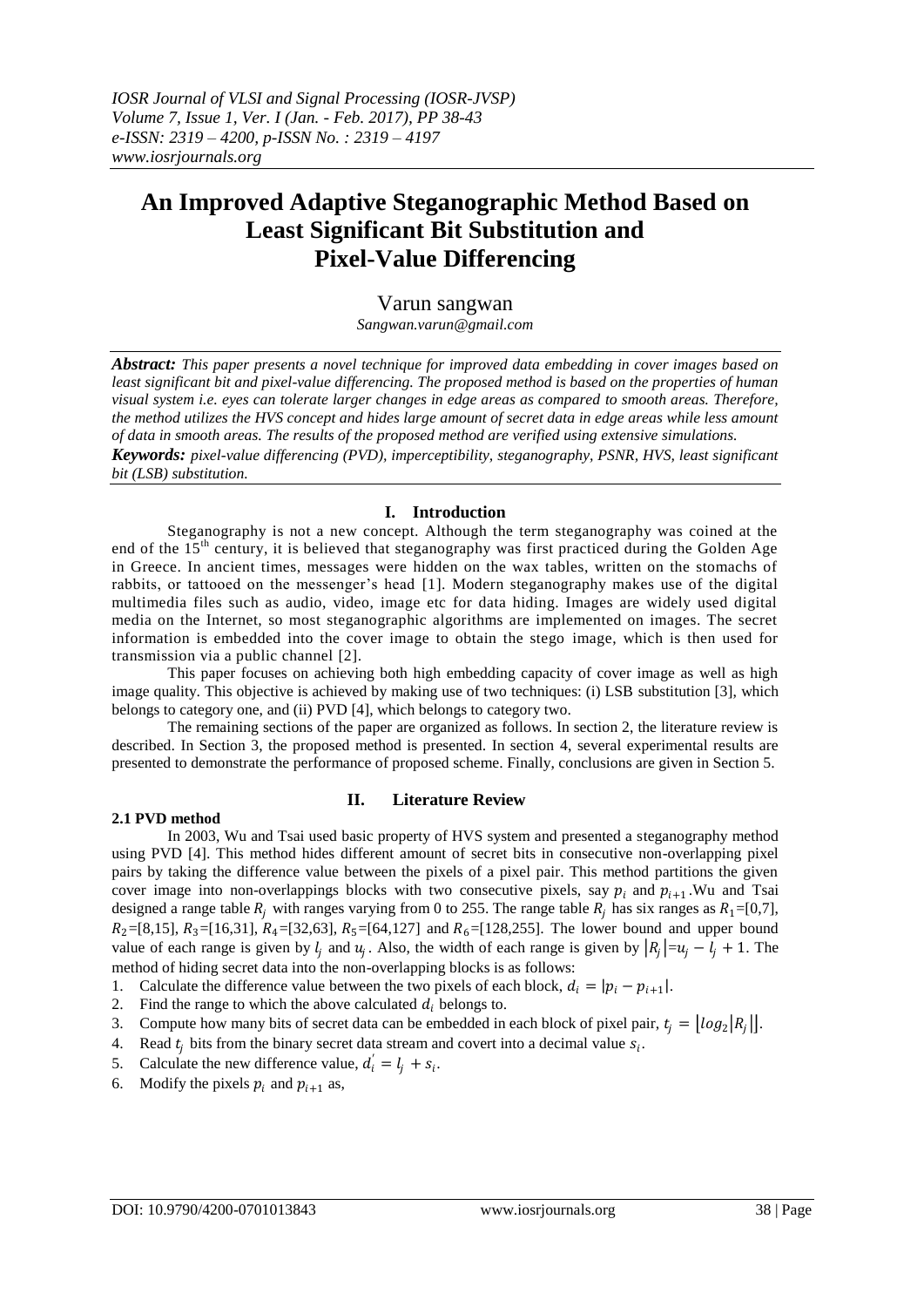$$
\begin{cases}\n(p_i + \left[\frac{z}{2}\right], p_{i+1} - \left[\frac{z}{2}\right]) & \text{if } p_i \ge p_{i+1} \text{ and } d_i' > d_i \\
(p_i - \left[\frac{z}{2}\right], p_{i+1} + \left[\frac{z}{2}\right]) & \text{if } p_i < p_{i+1} \text{ and } d_i' > d_i \\
(p_i - \left[\frac{z}{2}\right], p_{i+1} + \left[\frac{z}{2}\right]) & \text{if } p_i \ge p_{i+1} \text{ and } d_i' \le d_i \\
(p_i + \left[\frac{z}{2}\right], p_{i+1} - \left[\frac{z}{2}\right]) & \text{if } p_i < p_{i+1} \text{ and } d_i' \le d_i \\
(1)\n\end{cases}
$$

where  $z = |d_i - d'_i|$ . This process is repeated for each of the block to obtain the stego image.

## **2.2 PVD and LSB replacement method**

In 2005, Wu *et al.* proposed a steganographic method inspired by PVD technique [4]. This method partitions the given cover image into non-overlappings blocks with two consecutive pixels, say  $p_i$ and  $p_{i+1}$ . Here, the range table  $R_i$  with ranges varying from 0 to 255 is divided into 'lower level' and 'higher level'. In case of div=15, lower level contains ranges  $R_1=[0,7]$  and  $R_2=[8,15]$  while higher level contains ranges  $R_3 = [16,31], R_4 = [32,63], R_5 = [64,127]$  and  $R_6 = [128,255]$ . The lower bound and upper bound value of each range is given by  $l_j$  and  $u_j$ . Also, the width of each range is given by  $|R_j|=u_j-l_j+1$ . Now, for each block difference value is calculated as,  $d_i = |p_i - p_{i+1}|$ .

*Case I:* If the difference value  $d_i$  falls in the range of lower level, then LSB substitution method is used to embed 6-bits of secret data. The procedure is as follows:

Let the 6-bits secret data is  $S = a_1, a_2, a_3, a_4, a_5, a_6$ .

- 1. Replace 3-LSB of  $p_i$  with  $a_1, a_2, a_3$  to obtain  $p'_i$ .
- 2. Replace 3-LSB of  $p_{i+1}$  with  $a_4$ ,  $a_5$ ,  $a_6$  to obtain  $p'_{i+1}$ .
- 3. Calculate the new difference value  $d'_i = |p'_i p'_{i+1}|$ .
- 4. If the new difference value falls in the higher level, then perform the readjusting operation.
- $(p'_i, p'_{i+1}) =\begin{cases} p'_i 8, p'_{i+1} + 8 & \text{if } p'_i \geq p'_{i+1} \\ n' + 8, n' = -8 & \text{if } n' \leq n' \end{cases}$  $p_i^{\prime}$  + 8,  $p_{i+1}^{\prime}$  - 8 if  $p_i^{\prime}$  =  $p_{i+1}^{\prime}$  (2)

*Case II:* If the difference value  $d_i$  falls in the higher level range then PVD method is used to embed secret data bits in pixel pairs.

## **2.2Adaptive PVD and LSB replacement method**

Khodaei and Faez proposed a method for data hiding in 2012 based on optimum pixel adjustment process (OPAP) and PVD [5]. In this method,the cover image is divided into consecutive non-overlapping blocks of size  $1\times3$  in raster scan manner. Each block  $B_i$  has a centre pixel named as base pixel  $p_{ic}$ . The following steps perform data embedding in each block:

- 1. Consider k-rightmost LSBs of  $p_{ic}$  and transform these three LSBs to a decimal value, say  $LSB_i$ . Read k-bits from binary secret data in continuation and replace the k LSBs of  $p_{ic}$  with these binary secret data bits to obtain  $p'_{ic}$ . Also, transform these bits to a decimal value, say  $s_{ic}$ .
- 2. Compute the difference value dusing  $d = LSB_i s_{ic}$ .
- 3. Modify  $p'_{ic}$  using OPAP as follows:

$$
p'_{ic} = \begin{cases} p'_{ic} + 2^k \text{ if } d > 2^{k-1} \text{ and } 0 \le p'_{ic} + 2^k \le 255\\ p'_{ic} - 2^k \text{ if } d < -2^{k-1} \text{ and } 0 \le p'_{ic} - 2^k \le 255\\ p'_{ic} \text{ otherwise} \end{cases}
$$
(3)

4. Compute the absolute difference values between the base pixel and other pixels of the block by using  $d_{ij} = |p_{ij} - p'_{ic}|$ ;  $(i, j) \neq (1, 2)$  (4)

where *i* and *j* denotes the location of the pixel in a block.

- 5. Assign the ranges corresponding to the differences found in Step 4 and obtain the lower bounds too i.e.  $l_{ij}$ . Accordingly, calculate  $t_{ij}$  which denotes the number of bits to be concealed into first and third pixels of the block.
- 6. Read  $t_{ii}$  bits in continuation from the binary secret message and transform these bit-sequences into decimalvalues, say  $s_{ij}$ . Now, compute the new difference values using

$$
d'_{ij} = l_{ij} + s_{ij} \tag{5}
$$

7. Calculate the two new values of each pixel of a block using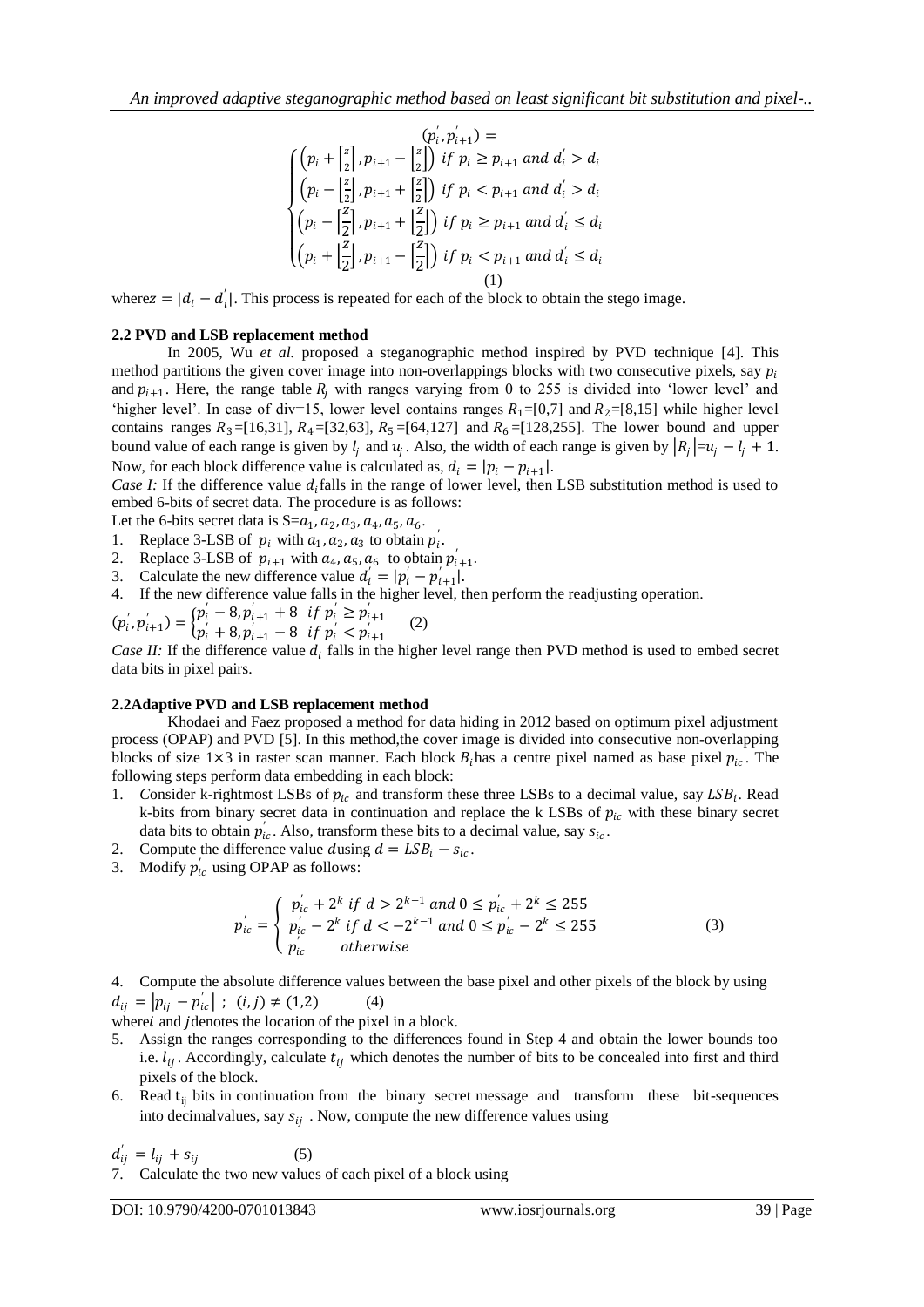$$
p^{''}_{ij}=p^{'}_{ic}-d^{'}_{ij}\,
$$

 $p_{ij}^{^{\prime\prime\prime}}=p_{ic}^{^{\prime}}+d_{ij}^{^{\prime}}$ (6)

8. Choose the best new value for these pixels from the values obtained in Step 7 using

$$
p_{ij}^{'} = \begin{cases} p_{ij}^{''} & if |p_{ij} - p_{ij}^{''}| < |p_{ij} - p_{ij}^{'''}| \text{ and } 0 \leq p_{ij}^{''} \leq 255\\ p_{ij}^{'''} & otherwise \end{cases}
$$
 (7)

Repeat the above procedure for each block  $B_i$  of the cover image so as to obtain the final stego image.

#### **III. Proposed work**

This section presents a method, which utilizes LSB substitution and PVD techniques for data hiding. The method consists of three phases: (i) range division phase, (ii) embedding phase and (iii) extracting phase. These phases are presented in next subsections.

#### **3.1 Range division phase**

Prior to embedding the secret message, the grey level range [0,255] is divided into five ranges  $IR_n$  ( $n = 1, ..., 5$ ) where  $IR_n = [l_n, u_n]$ ,  $l_n$  denotes the lower bound of the range  $IR_n$  and  $u_n$  denotes the upper bound of the range  $IR_n$ . These five ranges can be  $IR_1 = [0,7]$ ,  $IR_2 = [8,15]$ ,  $IR_3 = [16,31]$ ,  $IR_4 = [32,63]$  and  $IR_5 = [64,255]$ . Fig. 1 shows the dividing case i.e. div=15 for the proposed method. It divides the range [0,255] into 'lower level' which consist of ranges  $IR_1 = [0,7]$ ,  $IR_2 = [8,15]$  and 'higher level' which include ranges $IR_3 = [16,31], IR_4 = [32,63], IR_5 = [64,255].$  Let  $t_n$  are the number of bits to be embedded in the pixels falling under the range  $R_n$ . According to HVS, changes in edge areas are less visible than smooth areas and hence, more data can be embedded in edges. In the proposed method, first two ranges  $(IR_1, IR_2)$  fall under the category of smooth regions whereas last threeranges  $(R_3, IR_4, IR_5)$  falls in the edge regions. Therefore, we propose to embed 3 bits in the lower level and 4 bits in the higher level.

| Lower-level                                                                                         |                  | Higher-level     |                  |                    |  |  |  |
|-----------------------------------------------------------------------------------------------------|------------------|------------------|------------------|--------------------|--|--|--|
| $IR_1 = [0,7]$                                                                                      | $IR_2 = [8, 15]$ | $IR_3 = [16,31]$ | $IR4 = [32, 63]$ | $IR_5 = [64, 255]$ |  |  |  |
| <b>Fig.1</b> The dividing case $div=15$ of the proposed method with 'lower level' and higher level' |                  |                  |                  |                    |  |  |  |

#### **3.2 Embedding phase**

Initially the cover image is divided into non-overlapping blocks having four consecutive pixels each, in raster scan manner. So, each block consists of four pixels. The data embedding will be performed in second and third pixel first and then in third and fourth pixel. The following steps perform data embedding in each block:

- 1. The secret data will be embedded into the second and third pixel say,  $p_{i2}$  and  $p_{i3}$  using PVD –LSB method as described in section 2.2. After data embedding we will get new pixels  $p_{i2}^{'}$  and  $p_{i3}^{'}$ .
- 2. Now , data embedding in remaining pixels of the block will take place using adaptive PVD-LSB replacement method as mentioned in section 2.3. Compute the absolute difference between first pixel  $p_{i1}$  and  $p'_{i2}$ say,  $d_i$  and the absolute difference between fourth pixel $p_{i4}$  and  $p'_{i3}$ say,  $d_{i+1}$ .
- 3. Assign the ranges corresponding to the differences found in Step 2 and obtain the lower bounds too i.e.  $l_i$  and  $l_{i+1}$  Accordingly, calculate  $t_i$  and  $t_{i+1}$  which denotes the number of bits to be concealed.
- 4. Read  $t_i$  and  $t_{i+1}$  bits in continuation from the binary secret message and transform these bitsequences into decimalvalues, say  $s_i$  and  $s_{i+1}$ . Now, compute the new difference values using

$$
d'_{i+1} = l_{i+1} + s_{i+1}
$$
  
5. Calculate the two new values of first and fourth pixel of a block using  

$$
p''_{i,i} = p'_{i2} - d'_{i}
$$
 (8)

$$
p_{i,1}^{\prime\prime} = p_{i,2}^{\prime} - d_{i}^{\prime} \np_{i,1}^{\prime} = p_{i,2}^{\prime} + d_{i}^{\prime} \np_{i,4}^{\prime} = p_{i,3}^{\prime} - d_{i+1}^{\prime}
$$

$$
p_{i4}^{'''} = p_{i3}^{'} + d_{i+1}^{'}(9)
$$

6. Choose the best new value from step 5 using

$$
p'_{i1} = \begin{cases} p''_{i1} & if |p_{i1} - p''_{i1}| < |p_{i1} - p'''_{i1}| \text{ and } 0 \le p''_{i1} \le 255\\ p'''_{i1} & otherwise \end{cases}
$$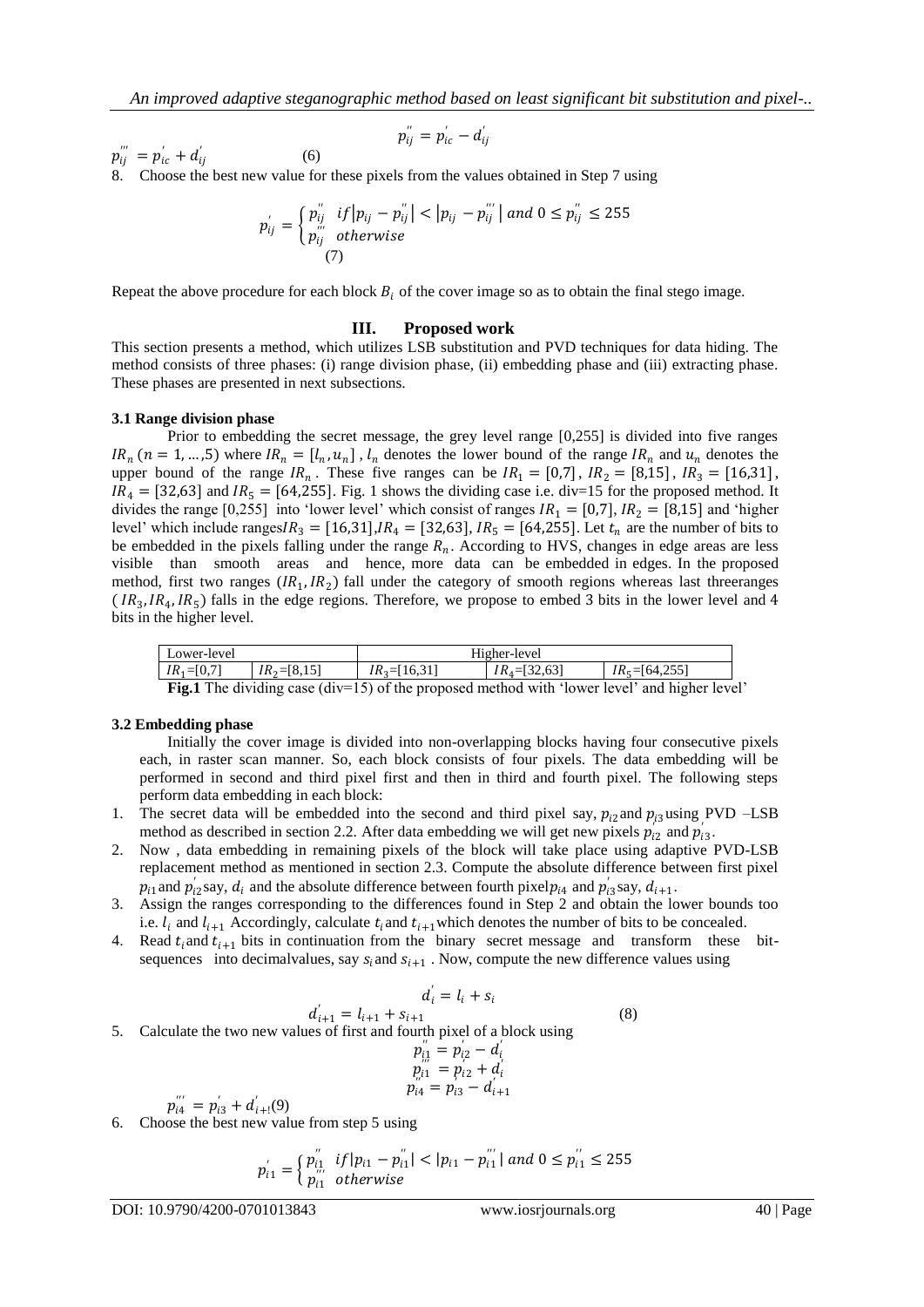*An improved adaptive steganographic method based on least significant bit substitution and pixel-..*

$$
p'_{i2} = \begin{cases} p''_{i2} & if |p_{i2} - p''_{i2}| < |p_{i2} - p'''_{i2}| \text{ and } 0 \le p''_{i2} \le 255\\ p'''_{i2} & otherwise \end{cases}
$$
  
(10)

Repeat the above procedure for every block of the cover image so as to obtain the final stego image.

#### **3.3 Extracting phase**

In this part the secret data is obtained from the stego image. The stego image is partitioned into nonoverlapping block of size 1x4 and then for the complete extraction of the secret message following steps are executed.

- 1. The data is extracted from the second and third pixel of the block first. Compute the difference between the two pixel values say  $d_i$ . If the difference lies in lower level of the range table then read three LSB bits from both pixels and concatenate the data bits and call it  $s_{ic}$ .
- 2. If the difference lies in the higher level then find out the difference between the lower bound of corresponding range and  $d_i$ , call it *b*. Find out *t* i.e. number of concealed bits and covert *b* into *t* number of bits. This string of bits is say,  $s_{ic}$ .
- 3. Calculate the absolute difference values between the 1<sup>st</sup> & 2<sup>nd</sup> pixel and 3<sup>rd</sup> & 4<sup>th</sup> pixels of a block and find the range to which these difference values belong to. Then, obtain the lower bound  $l_i$  and  $l_{i+1}$ of the corresponding range and also determine the number of bits  $t_i$  and  $t_{i+1}$  to be extracted from each pixel.
- 4. Obtain the secret data sub-streams as  $s_{i1}$  and  $s_{i2}$  by taking the difference between above calculated difference values and respective lower bounds. Transform  $s_{i1}$  and  $s_{i2}$  to binary strings with length equivalent to  $t_i$  and  $t_{i+1}$ .

Finally, concatenate  $s_{ic}$ ,  $s_{i1}$  and  $s_{i2}$  to obtain the original bit sequence of the secret message.

## **IV. Experimental Results**

This section presents the experimental results of the proposed method. The test images used for verifying the results are greyscale images of size 512X512, namely "Lena", "Baboon", "Boat" and "Peppers". For the performance evaluation of any steganography method, the three main criteria can be used:

(i) *Capacity*: Capacity is defined as the maximum amount of secret message that can be stored in a cover image [6].

(ii) *Imperceptibility*: It defines the similarity between the cover image and the stego image. The value of PSNR is used to define imperceptibility and is given by:

$$
MSE = \frac{1}{M \times N} \sum_{i=1}^{M} \sum_{j=1}^{N} (I(i, j) - Y(i, j))^{2}
$$
 (11)  
PSNR =  $10log_{10} \left(\frac{Max^{2}}{MSE}\right)$  (12)

where MxN denotes the size of the cover image I and stego image Y. A high PSNR value means good quality of stego image whereas a low PSNR means the opposite[7] [8][9].

(iii) *Robustness*: Robustness is the property that provides the resistance against elimination of secret information from the stego image. It can be examined through steganalysis. Various steganalytic methods have been developed to detect the hidden message from the cover media [10][11][12][13].

Fig. 2 shows the changes are unobservable even after large data embedding in the cover image. Hence, the proposed method provides good image quality. Imperceptibility of the proposed method is governed by Table 1, which shows the good PSNR value in comparison to PVD-LSB method. Also, the embedding capacity is higher as compared to PVD-LSB method.The graph in Fig 3.shows the changes that occur in histogram due to data embedding [9]. It is clear from the fig. 3 that proposed method induces less uncompensated change in the histogram and therefore is more secure than PVD-LSB method.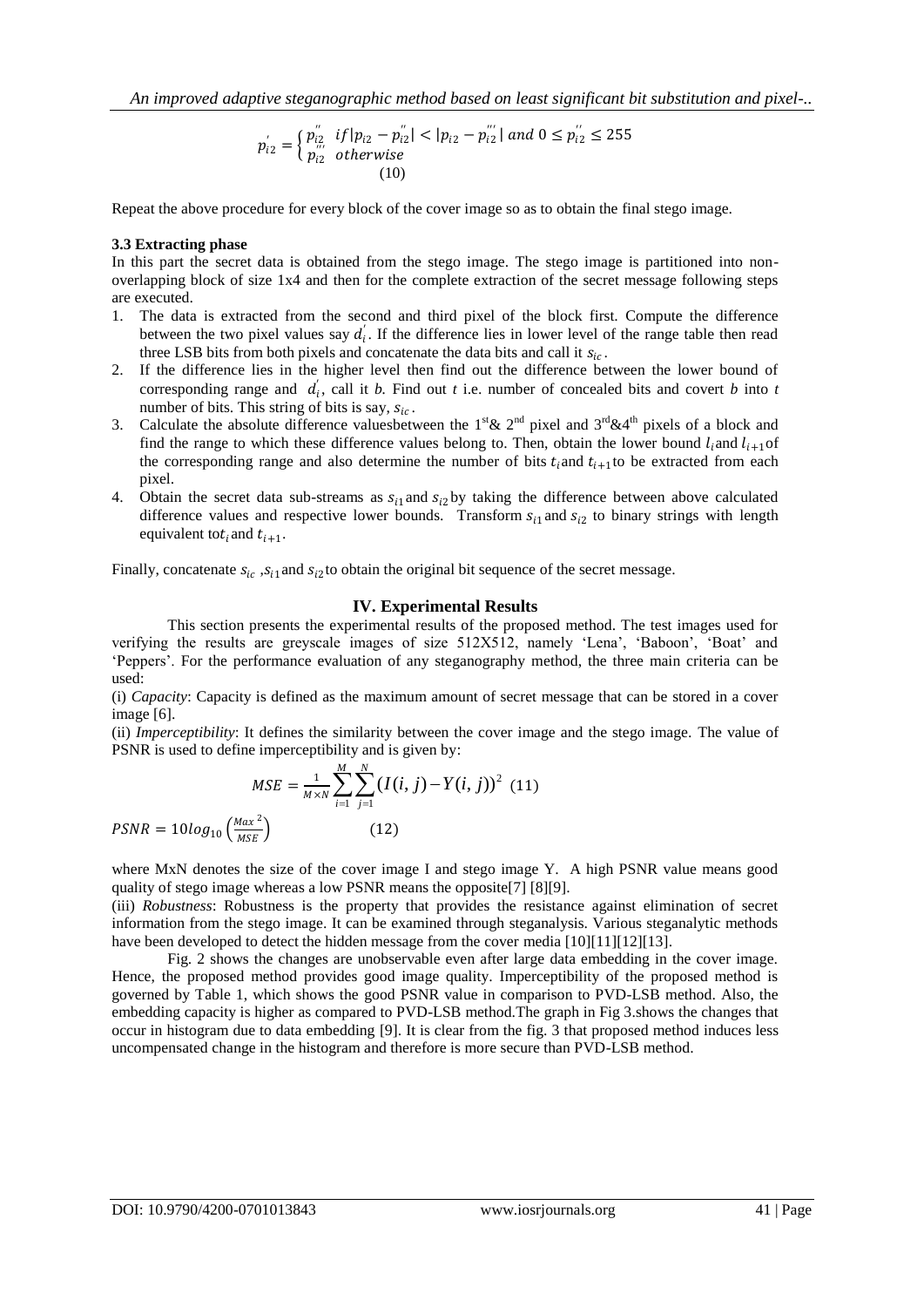

**Fig. 2.** (a) standard cover images (b) stego images embedded with data using proposed method.

| Cover images | Method         | Embedding capacity (bits) | PSNR (db) | Robustness |
|--------------|----------------|---------------------------|-----------|------------|
| Lena         | <b>PVD-LSB</b> | 766,040                   | 36.16     | Less       |
|              | Proposed       | 777.255                   | 36.5076   | More       |
| Peppers      | <b>PVD-LSB</b> | 770.248                   | 35.34     | Less       |
|              | Proposed       | 77,8591                   | 35.2305   | More       |
| Baboon       | <b>PVD-LSB</b> | 717.848                   | 32.63     | Less       |
|              | Proposed       | 768.538                   | 33.1523   | More       |
| Boat         | <b>PVD-LSB</b> | 756,768                   | 33.62     | Less       |
|              | Proposed       | 776.904                   | 33.9226   | More       |

**Table 1**. Comparison of the results between PVD-LSB and proposed method.